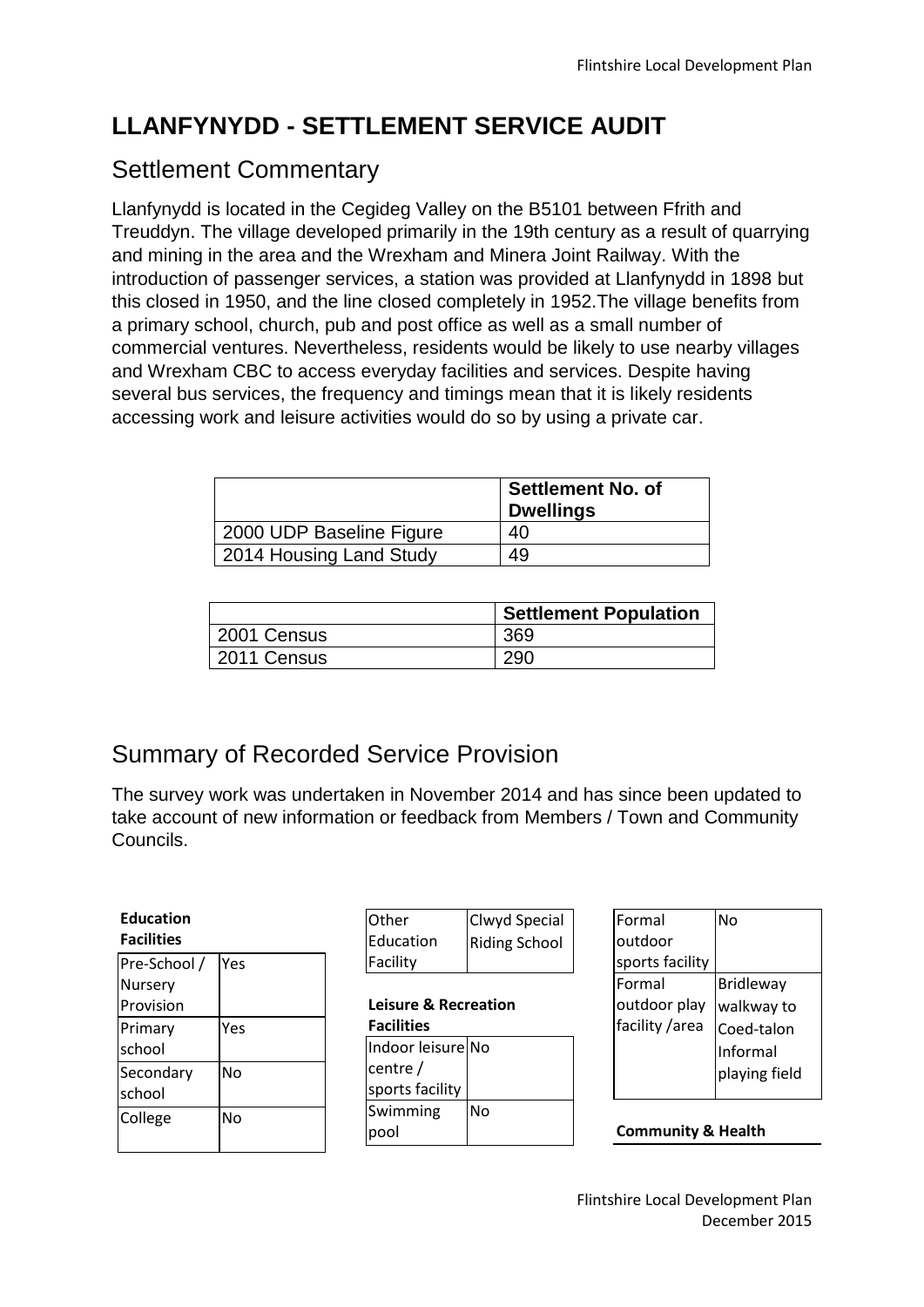| Community       | Yes, adj           |
|-----------------|--------------------|
| centre / hall   | church             |
| Civic offices / | No                 |
| facility        |                    |
| Library         | No, Mobile         |
|                 | Library 1-2        |
|                 | visite per         |
|                 | month              |
| Hospital        | No                 |
| Doctors         | No                 |
| surgery         |                    |
| Dentist         | No                 |
| surgery         |                    |
| Pharmacy        | No                 |
| Place of        | <b>St Michaels</b> |
| worship         | Church             |
|                 |                    |

#### **Retail & Commercial Related**

| Supermarket No |
|----------------|
| N٥             |
|                |
|                |

| Convenience           | small shop in |
|-----------------------|---------------|
| shop                  | post office   |
| Other shops           | N٥            |
| Café / Take           | N٥            |
| away                  |               |
| Bank/Building No      |               |
| Society               |               |
| <b>Free Standing</b>  | <b>No</b>     |
| of a Bank -           |               |
| Cashpoint             |               |
| <b>Public house</b>   | Cross Keys    |
| / club /              |               |
| restaurant            |               |
| Post office           | Yes (not      |
|                       | specified)    |
| Post box              | Opposite      |
|                       | Cross Keys    |
| <b>Petrol Filling</b> | No, Garage    |
| Station               |               |

#### **Employment**

| Employment No |  |
|---------------|--|
|               |  |

**Transport**

| Rail station                                   | No                                                                                                                                                                                                                           |
|------------------------------------------------|------------------------------------------------------------------------------------------------------------------------------------------------------------------------------------------------------------------------------|
| Bus station /<br>stop                          | Yes                                                                                                                                                                                                                          |
| <b>Bus service</b><br>frequency                | DB1 - Mold to<br>Chester (5<br>per day to<br>Mold [5 on<br>sat] and 6 per<br>day to Chester<br>$[6$ on sat]) - 40<br>- Wrexham to<br>Mold (10 per<br>day to Mold<br>[9 on sat] and<br>8 per day to<br>Wrexham [8<br>on sat]) |
| Cycle route                                    | No, Walkway<br>/ horse route<br>along<br>bridleway to<br>Coed-talon                                                                                                                                                          |
| Access to<br>main highway A5104 via<br>network | Yes, Access to<br>B5101                                                                                                                                                                                                      |

## Broadband Provision

According to the latest OFCOM data (2013) Llanfynydd post codes (where data is available) have a median average broadband range of 0.9-4.1 mega-bytes per second with most postcodes at 2.5mbps. This level of broadband provision is very poor and many residents are likely to be unable to access broadband at all. Accordingly it is to be expected that broadband provision in Llanfynydd is very poor and is highly constrained. This will have a negative effect on the ability of local residents seeking to access online services such as banking, post office services or online shopping.

### Other Comments

Just outside the settlement boundary is the Clwyd Special Riding Centre and nearby is the Tree Tops Holiday Park and Fishery.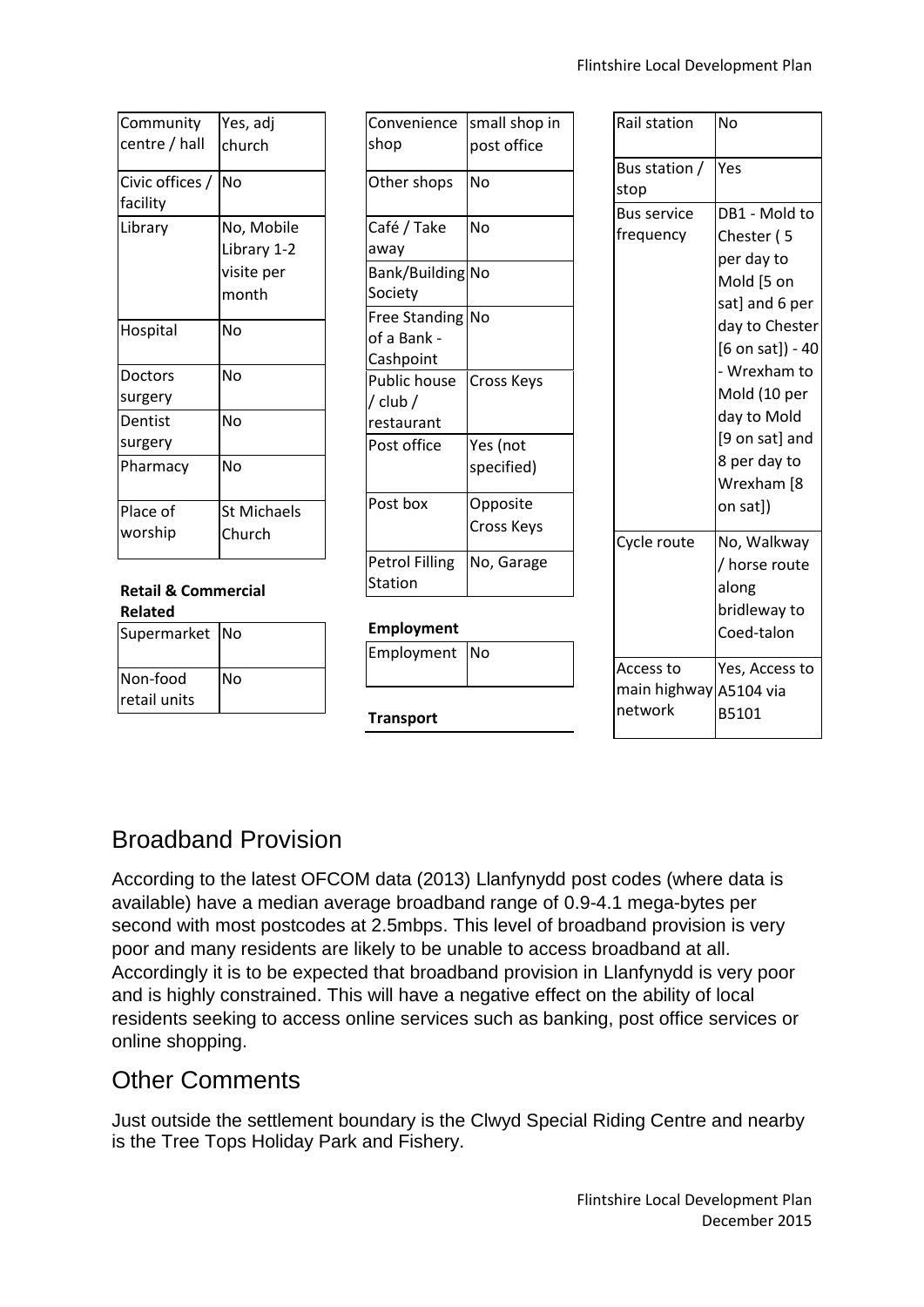### Previous Surveys of Service Provision

Comparison of previous survey data of Llanfynydd service provision with 2015 indicates that service provision has not changed over the last 15 years.

| Year of Survey                  | Public<br>House | General<br>Shop | <b>PFS</b><br>and<br>Shop | Post<br>Office | Cashpoint | Health /<br>Medical<br>Facility | Community<br>Centre &<br>or other<br><b>Building</b> | Educational<br>Facility |
|---------------------------------|-----------------|-----------------|---------------------------|----------------|-----------|---------------------------------|------------------------------------------------------|-------------------------|
| 2000 (UDP Survey)               |                 |                 |                           |                | na        |                                 |                                                      |                         |
| 2006 (Student<br>Survey)        |                 |                 | $\overline{a}$            |                | na        |                                 |                                                      |                         |
| 2010 (Pub is the Hub<br>Survey) |                 |                 |                           |                |           |                                 |                                                      |                         |

### Mapping Service Provision

The service provision within the village has been mapped for illustrative purposes and is presented overleaf. As the image suggests service provision in Llanfynydd is reasonable for the very small size of the settlement.